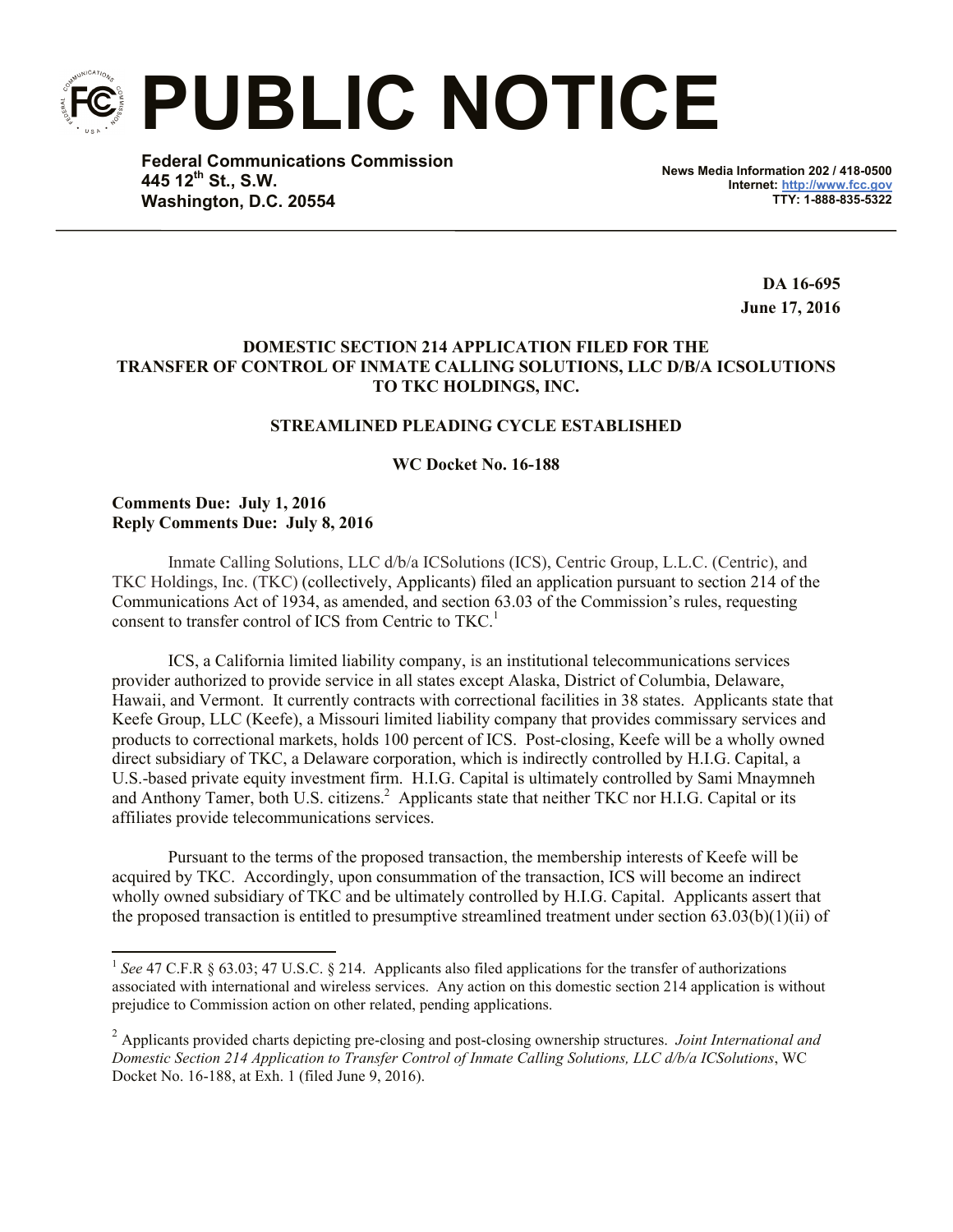the Commission's rules and that a grant of the application will serve the public interest, convenience, and necessity. $3$ 

Domestic Section 214 Application Filed for the Transfer of Control of Inmate Calling Solutions, LLC d/b/a ICSolutions to TKC Holdings, Inc., WC Docket No. 16-188 (filed June. 9, 2016).

#### **GENERAL INFORMATION**

The transfer of control identified herein has been found, upon initial review, to be acceptable for filing as a streamlined application. The Commission reserves the right to return any transfer application if, upon further examination, it is determined to be defective and not in conformance with the Commission's rules and policies. Pursuant to Section 63.03(a) of the Commission's rules, 47 CFR § 63.03(a), interested parties may file comments **on or before July 1, 2016**, and reply comments **on or before July 8, 2016**. Pursuant to Section 63.52 of the Commission's rules, 47 C.F.R. § 63.52, commenters must serve a copy of comments on the Applicants no later than the above comment filing date. Unless otherwise notified by the Commission, the Applicants may transfer control on the 31st day after the date of this notice.

Pursuant to Section 63.03 of the Commission's rules, 47 CFR  $\S$  63.03, parties to this proceeding should file any documents in this proceeding using the Commission's Electronic Comment Filing System (ECFS): http://apps.fcc.gov/ecfs/.

### **In addition, e-mail one copy of each pleading to each of the following:**

- 1) Myrva Freeman, Competition Policy Division, Wireline Competition Bureau, myrva.freeman@fcc.gov;
- 2) Jodie May, Competition Policy Division, Wireline Competition Bureau, jodie.may@fcc.gov;
- 3) Jim Bird, Office of General Counsel, jim.bird@fcc.gov;
- 4) David Krech, International Bureau, david.krech@fcc.gov;
- 5) Sumita Mukhoty, International Bureau, sumita.mukhoty@fcc.gov.

People with Disabilities: To request materials in accessible formats for people with disabilities (braille, large print, electronic files, audio format), send an e-mail to  $fcc504@$ fcc.gov or call the Consumer & Governmental Affairs Bureau at (202) 418-0530 (voice), 1-888-835-5322 (tty).

The proceeding in this Notice shall be treated as a "permit-but-disclose" proceeding in accordance with the Commission's *ex parte* rules. Persons making ex parte presentations must file a copy of any written presentation or a memorandum summarizing any oral presentation within two business days after the presentation (unless a different deadline applicable to the Sunshine period applies). Persons making oral ex parte presentations are reminded that memoranda summarizing the presentation must (1) list all persons attending or otherwise participating in the meeting at which the ex parte presentation was made, and (2) summarize all data presented and arguments made during the presentation. If the

l

 $3\,$  47 C.F.R. § 63.03(b)(1)(ii).